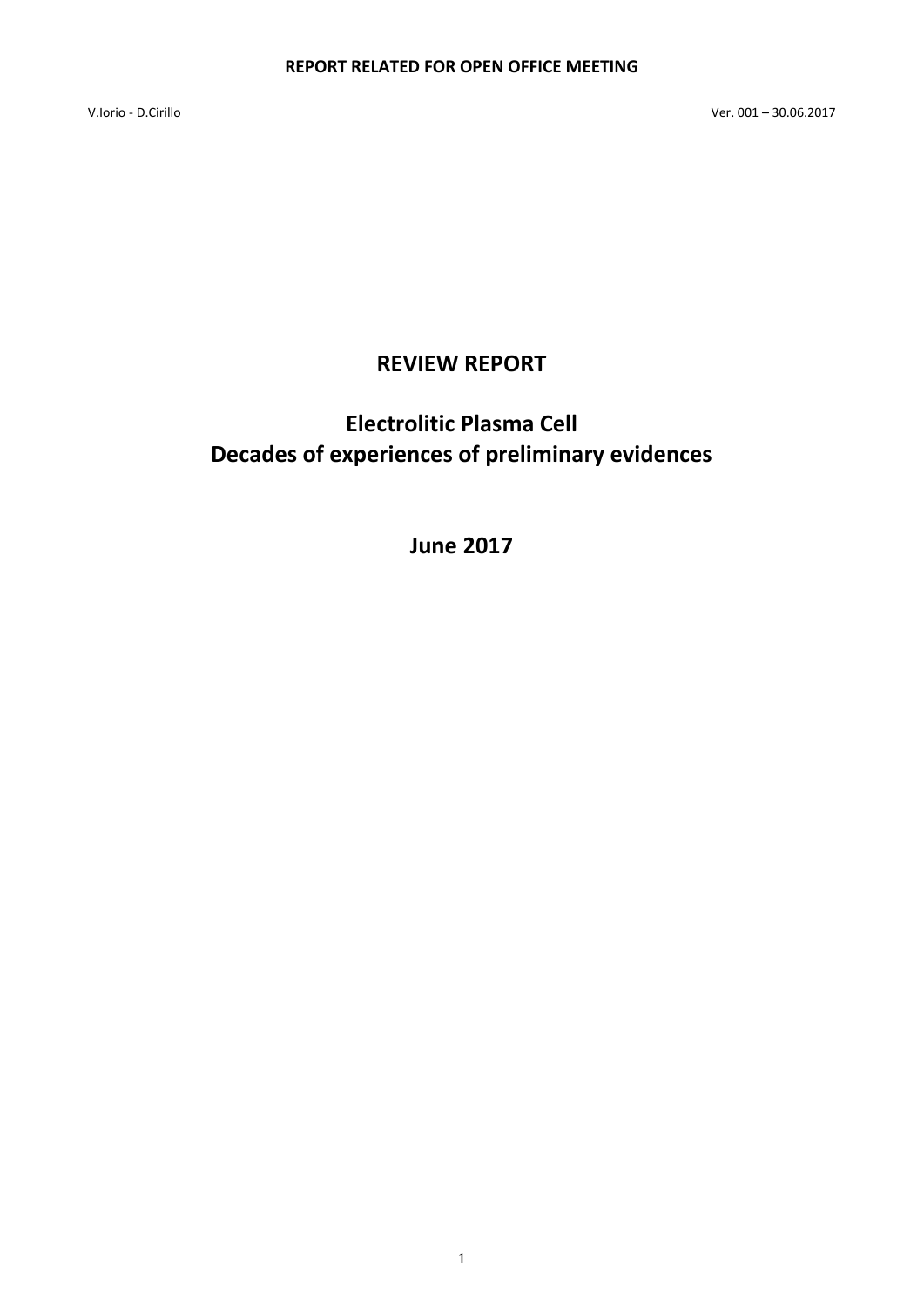### **REPORT RELATED FOR OPEN OFFICE MEETING**

#### **CONTENTS**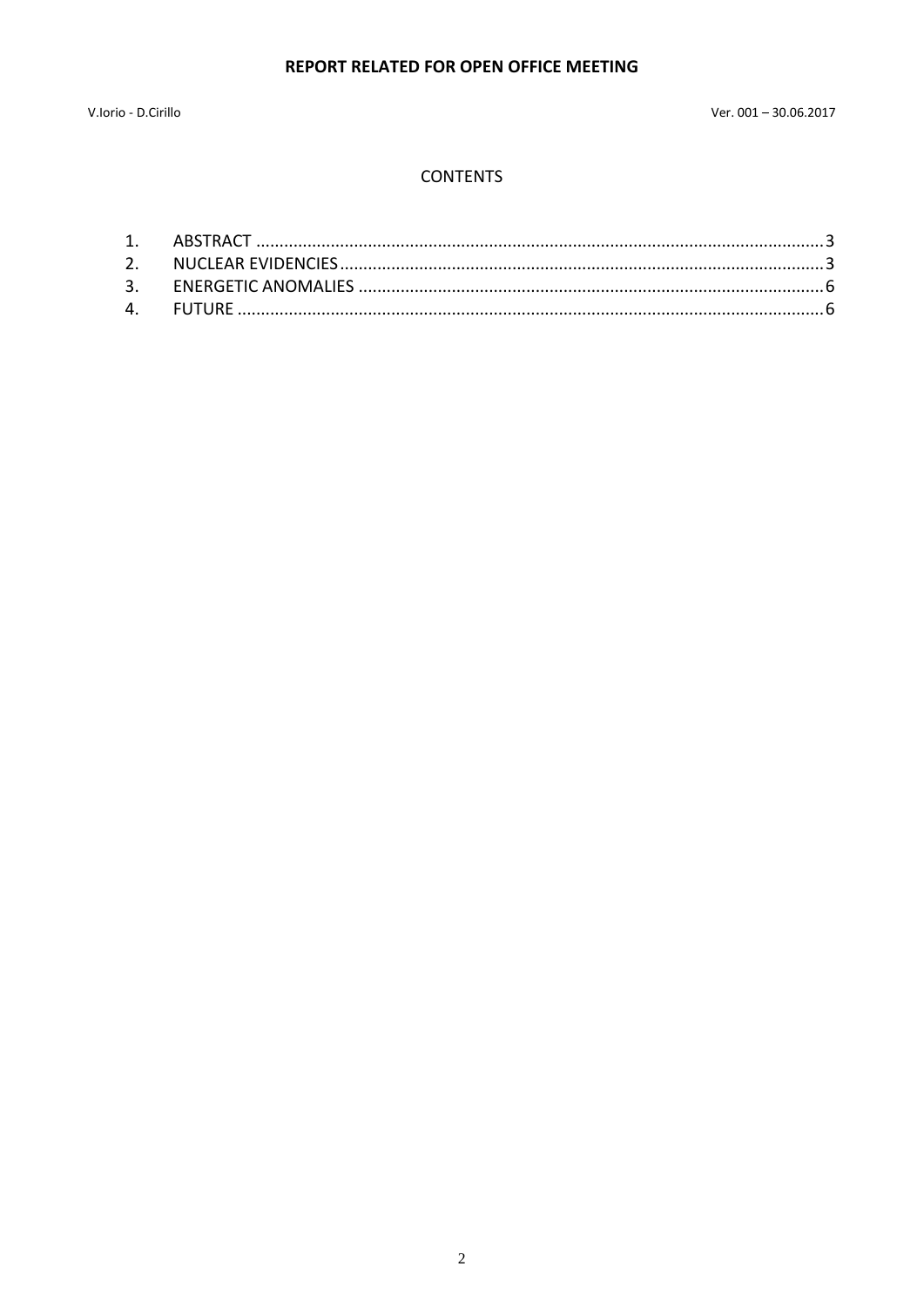### <span id="page-2-0"></span>**1. ABSTRACT**

- This paper explains experimental evidences and preliminary convergences on anomalies emerging from testing on electrolytic plasma cell
- These anomalies are two types: detection of nuclear evidenceies and energetic anomalies
- Despite the evidences, we have obtained just preliminary evidencies



The cell related on experimental evidencies is an electrolitic cell in which a plasma is triggered throug a balance between voltage, electrolitic solution, electrodes' surface. The voltage range is around 200 / 300 V DC, current density around  $3A/cm<sup>2</sup>$  . Several experimental tests have shown preliminary results on two main fields:

- Nuclear evidences
- Calorimetric anomalies

### <span id="page-2-1"></span>**2. NUCLEAR EVIDENCIES**

The shown results were obtained through:

- dosimetric measurements for nuclear particles detection (neutrons)
- chemical analysis of solution, using ICP-MS method

### **dosimetric measurements for neutron detection**

a new detector kind, based on Boron property to 'convert' a thermal neutron in an alpha particle, bound to a CR39 polymer (able to be etched by alpha particle) were implemented.

After a calibration campaign under a well known thermal neutron rate, these detectors were applied for neutron detection.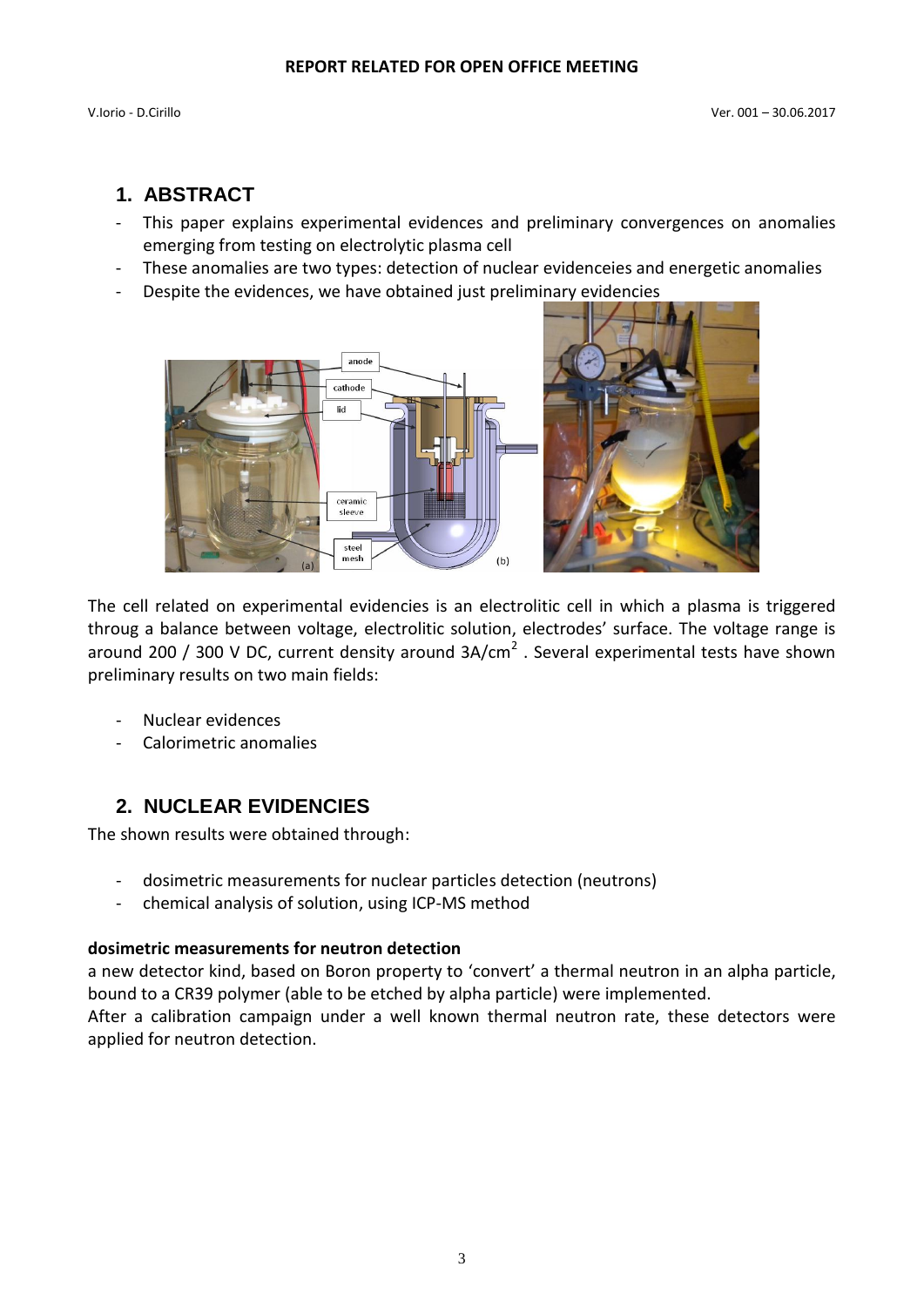#### **REPORT RELATED FOR OPEN OFFICE MEETING**

V.Iorio - D.Cirillo Ver. 001 – 30.06.2017



This campaign has produced the results shown below. In which a significative thermal neutron flow rate is measured during plasma cell tests.



The neutron detection method based on CR-39 nuclear track detectors, coupled with a boron converter, has demonstrated neutron generation by plasma discharge in an electrolytic cell with alkaline solution. A significant number of tracks were revealed by the CR-39 detector samples positioned in close proximity to the plasma discharge, next to the tungsten cathode of the electrolytic cell. The blank detectors show no tracks, if positioned far from electrolytic cell.

#### **Nuclear transmutations**

Through the ICP-MS device, two different measurements were performed on electrochemical solution, taking in account the blank reference for comparisons.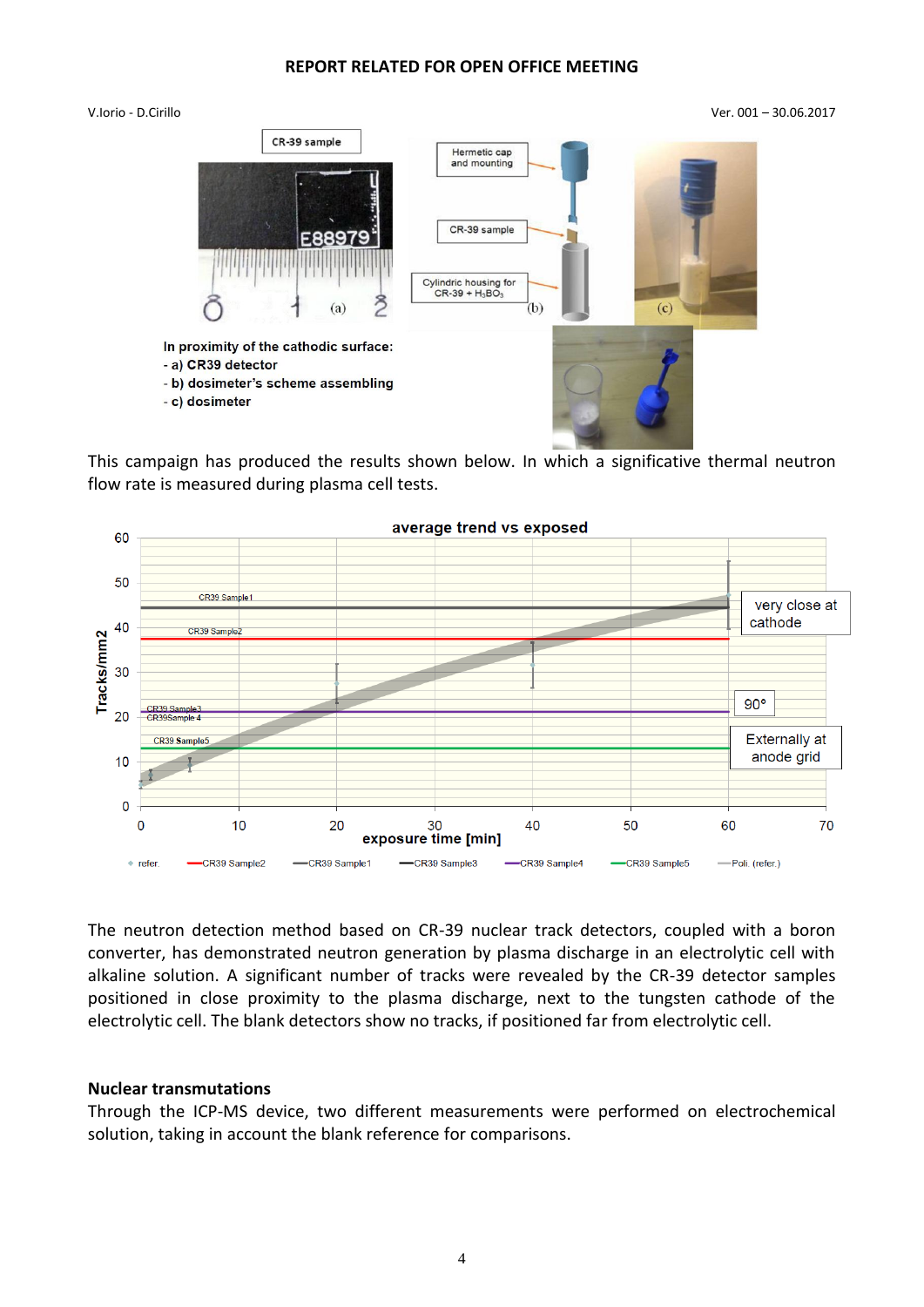V.Iorio - D.Cirillo Ver. 001 – 30.06.2017



Several important increasements of composition, in terms of percentage and in terms of quantities, but also important decreasements, of chemical species (like indium, but also nikel, rhenium, osmium, hafnium, platinum, gold, mercure, germanium, arsenicum and selenium)

Second campaign:

The second measurement campaign was performed by an important Italian research institution . It showed similar abnormalities in the composition of the solution that emerged after the step of plasma prolonged.

The results are shonw on next picture. The values are shown in ppm for each elements